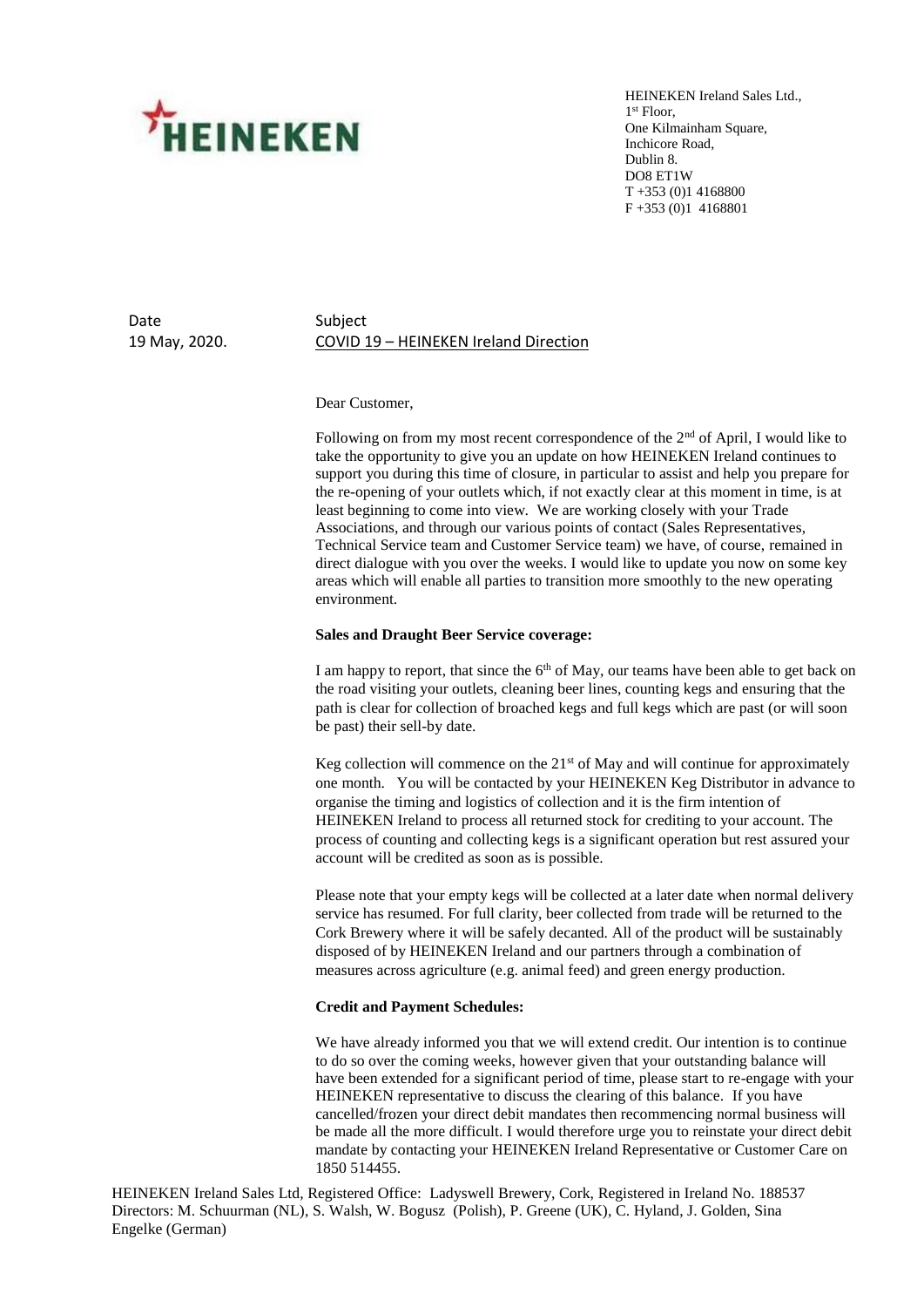

## **Support and Guidelines for re-opening:**

At time of writing, there is no formal guidance in terms of the rules and regulations for re-opening in a COVID compliant manner. However, HEINEKEN Ireland will continue to work with your Trade Associations, sharing best practice from what we learn from other countries and assisting you in whatever way we can. I'm happy to be able to refer you to a new medium of communication we have created for our customers which is called **'Pub Hub'**. This website consists of short HEINEKEN Ireland videos providing you with information and advice during this time; covering all topics from cleaning, collecting kegs, credit, and importantly re-opening support – please see here:

#### [https://www.heinekenireland.ie/pub-hub/](https://eur03.safelinks.protection.outlook.com/?url=https%3A%2F%2Fwww.heinekenireland.ie%2Fpub-hub%2F&data=02%7C01%7CConor.Dillon%40Heineken.ie%7Ca113988b557f46ab47bd08d7f847fcf6%7C66e853deece344dd9d66ee6bdf4159d4%7C0%7C0%7C637250860372992249&sdata=UY7rpShfQJrF0d%2Bacm8wNu%2BRQmvHIG0ETMrtsRuGlGs%3D&reserved=0)

This channel will become our main communication channel and will be updated with additional material each week, so do visit for, what we believe, are helpful updates and information for you.

Please rest assured that we will do all in our power to support you as best as possible through this monumental challenge to our trade. We will continue to engage widely with all stakeholders but most of all, with you, our valued customer, to ensure that our teams on the ground and in Customer Service are best placed to be of assistance to you when the time arrives for the reopening of your doors and when consumers can enjoy our draught and packaged range of products in your licenced outlets.

I personally look forward to enjoying a fresh draught Heineken® in a pub soon!

Yours sincerely,

Sharar Walsh

Sharon Walsh, On Trade Commercial Director, HEINEKEN Ireland.